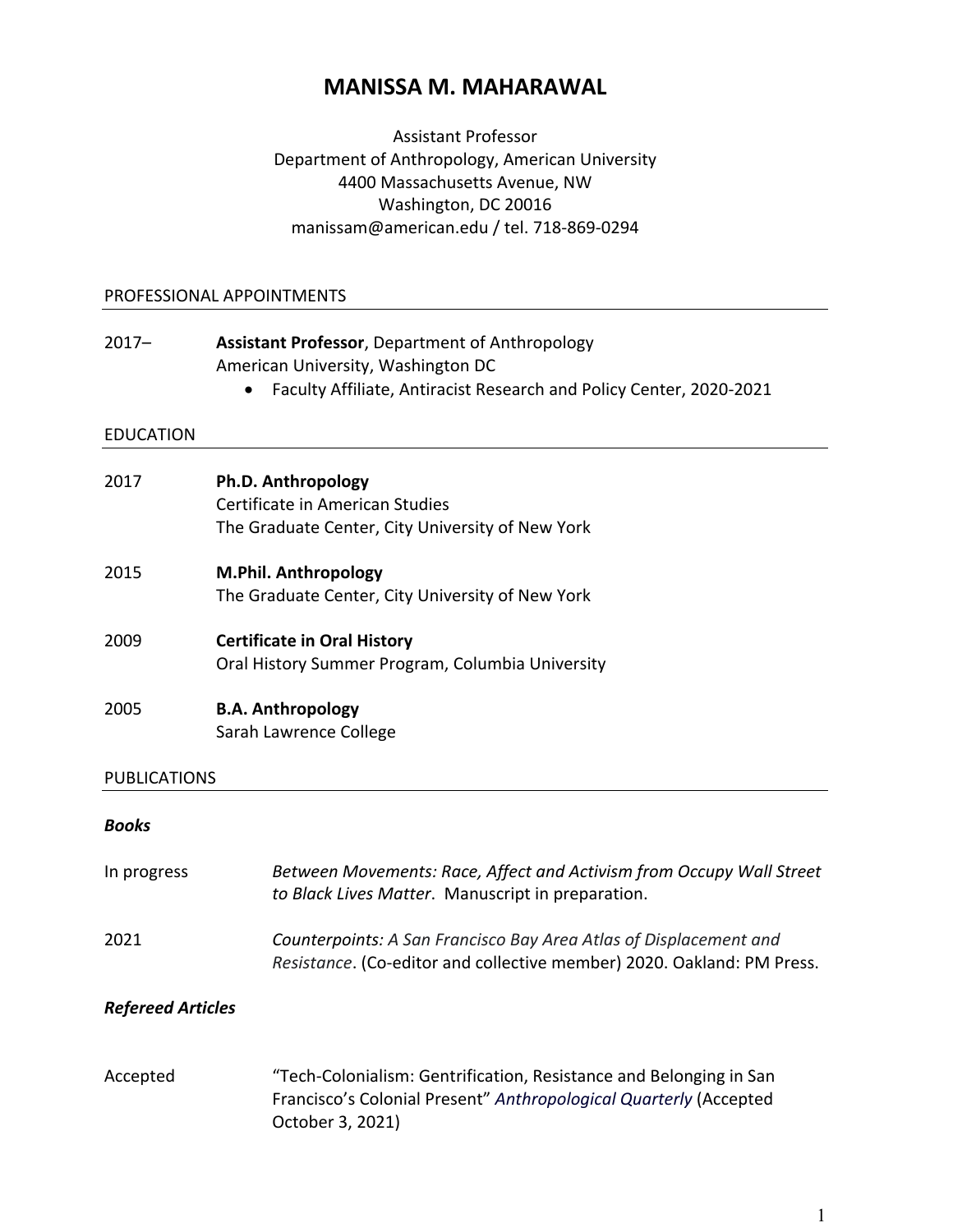| 2021                 | "Infrastructural Activism: Google Bus Blockades, Affective Politics and<br>Environmental Gentrification in San Francisco" Antipode: A Radical<br>Journal of Geography. https://doi.org/10.1111/anti.12744                                                          |
|----------------------|--------------------------------------------------------------------------------------------------------------------------------------------------------------------------------------------------------------------------------------------------------------------|
| 2021                 | M. Maharawal & E. McElroy with City Life/Vida Urbana. "Reflections on<br>Doing the Work: City Life/Vida Urban and the Anti-Eviction Mapping<br>Project" Radical Housing Journal                                                                                    |
| 2018                 | M. Maharawal & E. McElroy. "The Anti-Eviction Mapping Project:<br>Counter Cartography and Oral History towards Housing Justice in the Bay<br>Area," Annals of the American Association of Geographers 108(2): 380-<br>389.                                         |
| 2017                 | "Black Lives Matter, Gentrification and the Security State in the San<br>Francisco Bay Area," Anthropological Theory 17(3): 338-364.                                                                                                                               |
| 2017                 | M. Maharawal & E. McElroy, "In the Time of Trump: Housing,<br>Whiteness, and Abolition," Abolition (online journal), February 4.                                                                                                                                   |
| 2013                 | "Occupy Wall Street and a Radical Politics of Inclusion." Sociological<br>Quarterly 54(2): 177-181.                                                                                                                                                                |
| <b>Book Chapters</b> |                                                                                                                                                                                                                                                                    |
| 2020                 | M. Maharawal and E. McElroy, (eds) "Speculation and Speculative Futures" in<br>Counterpoints: A San Francisco Bay Area Atlas of Displacement and Resistance.<br>Edited by The Anti-Eviction Mapping Project. PM Press.                                             |
| 2020                 | M. Maharawal, E. McElroy, Shi M. "Introduction: Counterpoints - This is Not a<br>Point" in Counterpoints: A San Francisco Bay Area Atlas of Displacement and<br>Resistance. Edited by The Anti-Eviction Mapping Project. PM Press.                                 |
| 2018                 | M. Maharawal & Z. Glück, "Occupy Wall Street: Finance Capital and its<br>Discontents," in Revolting New York. Edited by Neil Smith & Don Mitchell,<br>University of Georgia Press. Pgs. 286-300.                                                                   |
| 2018                 | M. Maharawal & E. McElroy, "In the Time of Trump: Housing, Whiteness, and<br>Abolition," Reprinted in Contested Property Claims. Edited by M. Hojer et al.<br>New York: Routledge Press. Pgs. 109-126.                                                             |
| 2017                 | "San Francisco's Tech-led Gentrification: Public Space Protest and the Urban<br>Commons," in City Unsilenced: Urban Resistance and Public Space in the Age of<br>Shrinking Democracy. Edited by Jeff Hou and Sabine Knierbein. New York:<br>Routledge. Pgs. 30-43. |
| 2016                 | "Occupy Movements," in The Wiley-Blackwell Encyclopedia of Gender and<br>Sexuality Studies.                                                                                                                                                                        |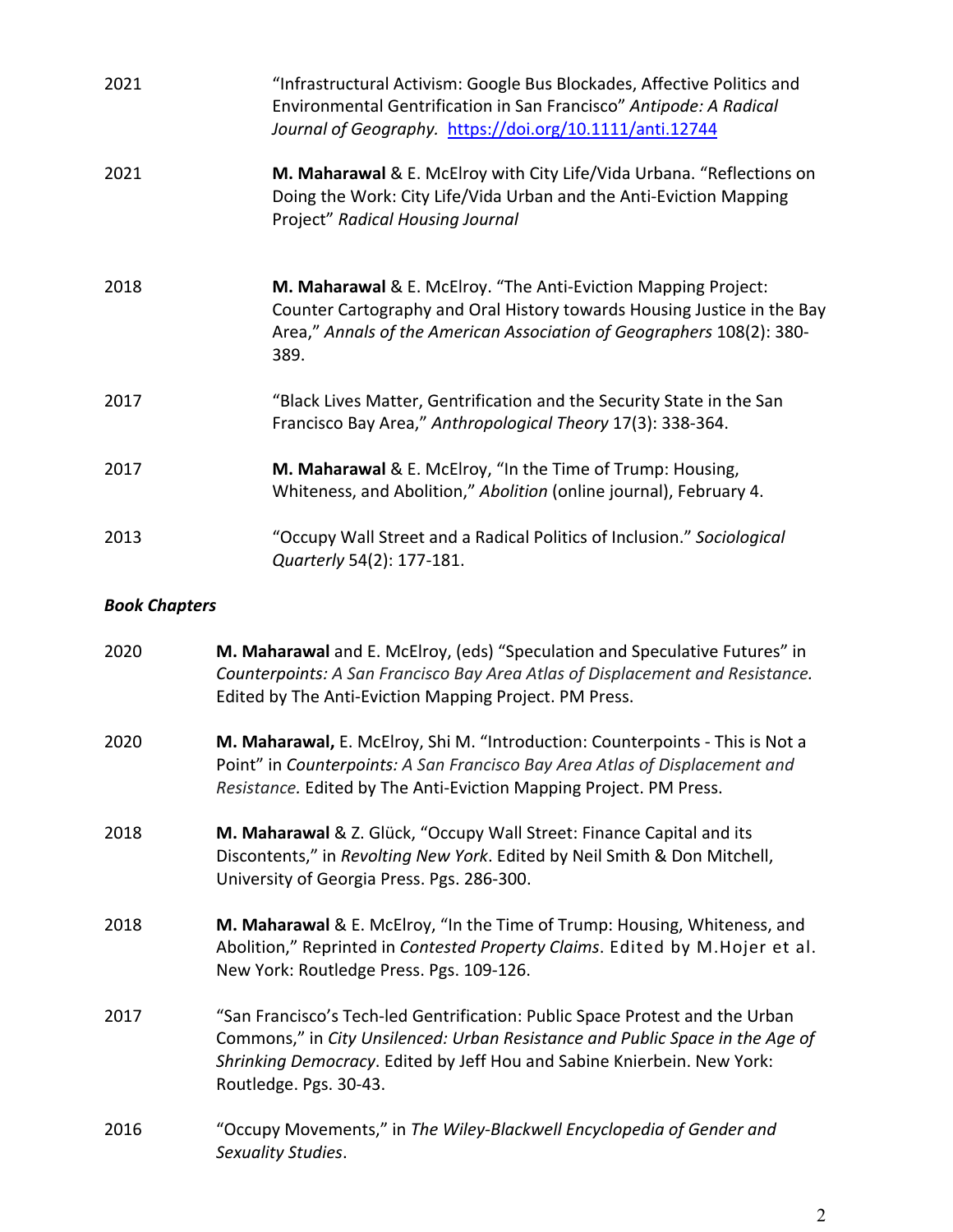2012 "Reflections on the People of Color Caucus at Occupy Wall Street," in *We are Many: Reflections on Movement Strategy from Occupation to Liberation*, Edited by K. Khatib, M. Killjoy & M.McGuire, AK Press, Oakland. Pgs. 177-183.

### *Edited Volumes*

| 2014                  | C. Herring and M. Maharawal (Editors). "Struggles for the Public University"<br>special issue of The Berkeley Journal of Sociology, Volume 58.                                          |
|-----------------------|-----------------------------------------------------------------------------------------------------------------------------------------------------------------------------------------|
| 2015                  | M. Maharawal, A. Sheppard-Matsuo and C. Tomas-Reed (Editors). "You Can't<br>Evict a Movement: Strategies Towards Housing Justice" special issue in<br>Viewpoint Magazine. October 2015. |
| <b>Short Articles</b> |                                                                                                                                                                                         |
| 2020                  | "A Future Called Home." American Ethnologist, In "Post-Covid Fantasies,"<br>Catherine Besteman, Heath Cabot, and Barak Kalir, editors, American<br>Ethnologist website, 19 October 2020 |
| 2018                  | "Of Riots and Ruins: The Built Environment and the J20 Trials," City and Society.<br>Vol. 30 (3), Online Forum. December 3.                                                             |
| 2018                  | M. Maharawal and E. McElroy "Mapping Dispossession and Mapping Affect:<br>Silicon Valley and its Uneven Urban Impacts," Anthropology News.                                              |
| 2015                  | "Shut It Down: Notes on the #blacklivesmatter Protests in Oakland, California"<br>Focaal Blog February 23.                                                                              |
| 2014                  | "Protest of Gentrification and Eviction Technologies in San Francisco,"<br>Progressive Planning 199: 20-24.                                                                             |
| 2014                  | S. Low, M. Maharawal and D. Dalakoglou, "Why Public Space Now: A Space for<br>Democratic Practices," Oculus. Pgs. 24-25.                                                                |
| 2014                  | M. Maharawal, Z. Glück, I. Natasia and C. Tomas-Reed, "Organizing Against<br>Empire: Struggles Over the Militarization of CUNY," The Berkeley Journal of<br>Sociology 58: 51-58.        |
| 2012                  | "What can we do in Public: Occupy and Challenges in Public Space," Progressive<br>Planning 191: 20-24.                                                                                  |
| 2012                  | "Fieldnotes on Union Square, Anti-Oppression, and Occupy," Cultural<br>Anthropology, Hotspots online feature Edited by Maple Razsa & Jeffrey Juris.<br>February 14.                     |
| 2012                  | "Occupy Ethnography: Reflections on Studying the Movement," Possible<br>Futures: Dispatches, Social Science Research Council. March 14.                                                 |

2012 "PUKAR and the Human Right to Research," *American Anthropologist* 114(4):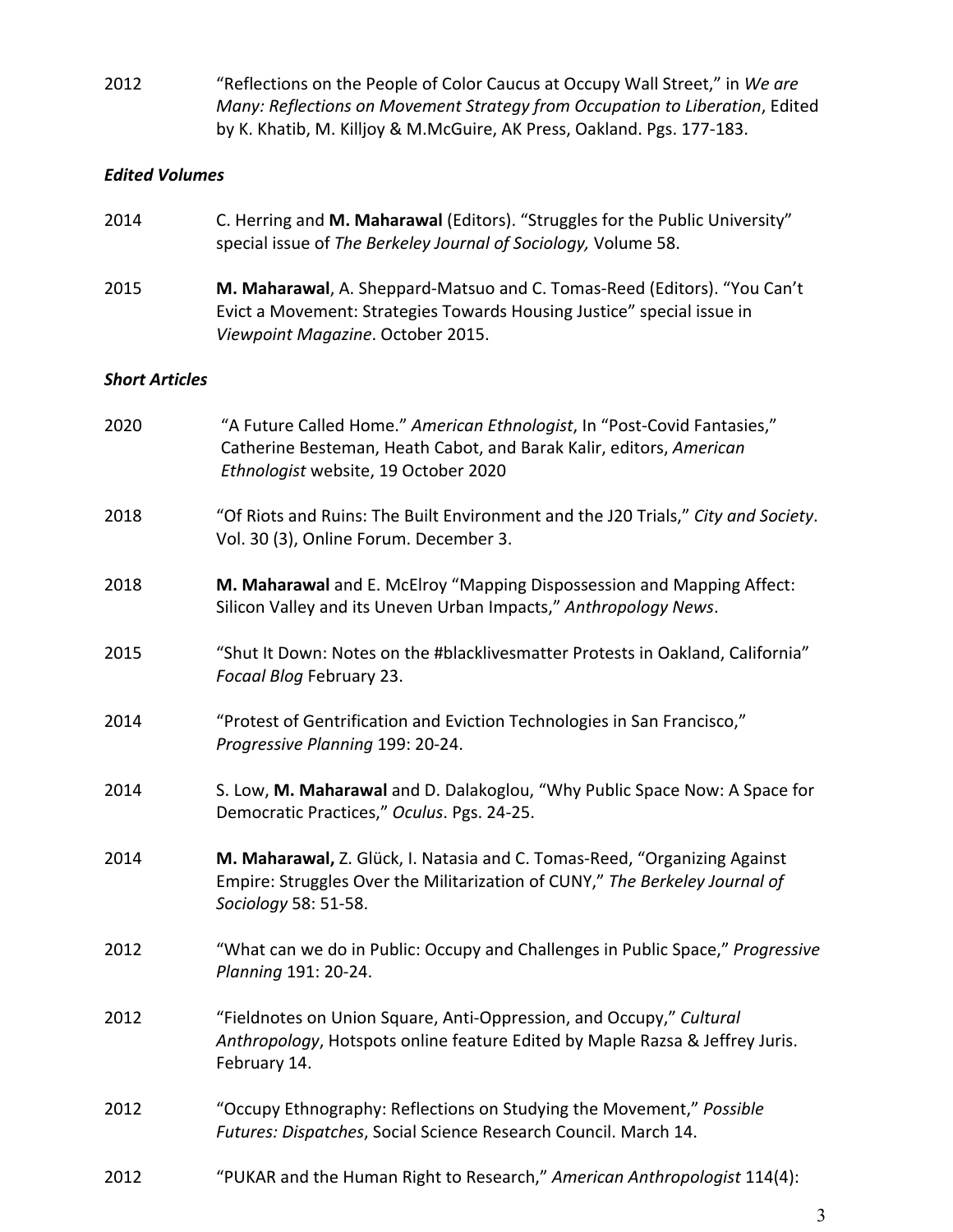#### *Public Scholarship*

| "Introduction: Strategies Towards Housing Justice" by C. Tomas-Reed and M.<br>2015<br>Maharawal Viewpoint Magazine. October 2015.<br>2014<br>History Project, Brooklyn Historical Society<br>2013<br>Nastasia & C. Tomas-Reed, Tidal Magazine: Occupy Theory. February.<br>Occupy Wall Street panel: has May Day made a difference?" With Tom Hayen,<br>2012<br>M. Maharawal, Billy Talen, Rinku Sen, Janter Byrne, Hannah Appel, The<br>Guardian, May 2.<br>"Why Race Matters After Hurricane Sandy" by M. Maharawal & I. Nastasia,<br>2012<br>Waging NonViolence. December 11.<br>"What Makes Occupy Different: Inclusion," The Guardian UK, November 15.<br>2011<br>2011<br>November 16. | 2018 | "Eviction Lab Misses the Mark" by D. Aiello, L. Bates, T. Graziani, C. Herring, E.<br>McElroy, M. Maharawal, P. Phan, and Gr. Purser, Shelterforce. August 22. |
|---------------------------------------------------------------------------------------------------------------------------------------------------------------------------------------------------------------------------------------------------------------------------------------------------------------------------------------------------------------------------------------------------------------------------------------------------------------------------------------------------------------------------------------------------------------------------------------------------------------------------------------------------------------------------------------------|------|----------------------------------------------------------------------------------------------------------------------------------------------------------------|
|                                                                                                                                                                                                                                                                                                                                                                                                                                                                                                                                                                                                                                                                                             |      |                                                                                                                                                                |
|                                                                                                                                                                                                                                                                                                                                                                                                                                                                                                                                                                                                                                                                                             |      | "Making Space to Talk About Race" Crossing Borders, Bridging Generations Oral                                                                                  |
|                                                                                                                                                                                                                                                                                                                                                                                                                                                                                                                                                                                                                                                                                             |      | "Hidden in Plain Sight: The Education Movement" by M. Maharawal, Z.Glück, I.                                                                                   |
|                                                                                                                                                                                                                                                                                                                                                                                                                                                                                                                                                                                                                                                                                             |      |                                                                                                                                                                |
|                                                                                                                                                                                                                                                                                                                                                                                                                                                                                                                                                                                                                                                                                             |      |                                                                                                                                                                |
|                                                                                                                                                                                                                                                                                                                                                                                                                                                                                                                                                                                                                                                                                             |      |                                                                                                                                                                |
|                                                                                                                                                                                                                                                                                                                                                                                                                                                                                                                                                                                                                                                                                             |      | "A Day in the Movement" by M. Maharawal & Z. Glück, N+1 Magazine, (online)                                                                                     |

### GRANTS, FELLOWSHIPS & AWARDS

### *Major Professional Awards*

- 2016 **Susan Garfinkel Prize in Digital Humanities**, (M. Maharawal, Project Co-Founder and Director) for Narratives of Displacement and Resistance, awarded by the American Studies Association
- 2016 **Alternative Geography Award**, (M. Maharawal, co-recipient) for The Anti-Eviction Mapping Project, awarded by Urban Studies Working Group, American Association of Geographers

### *External Awards*

- 2019 **American Association of University Women**, Alternate, Postdoctoral Research Leave Fellowship
- 2015 **American Council of Learned Societies**, Mellon Dissertation Completion Fellow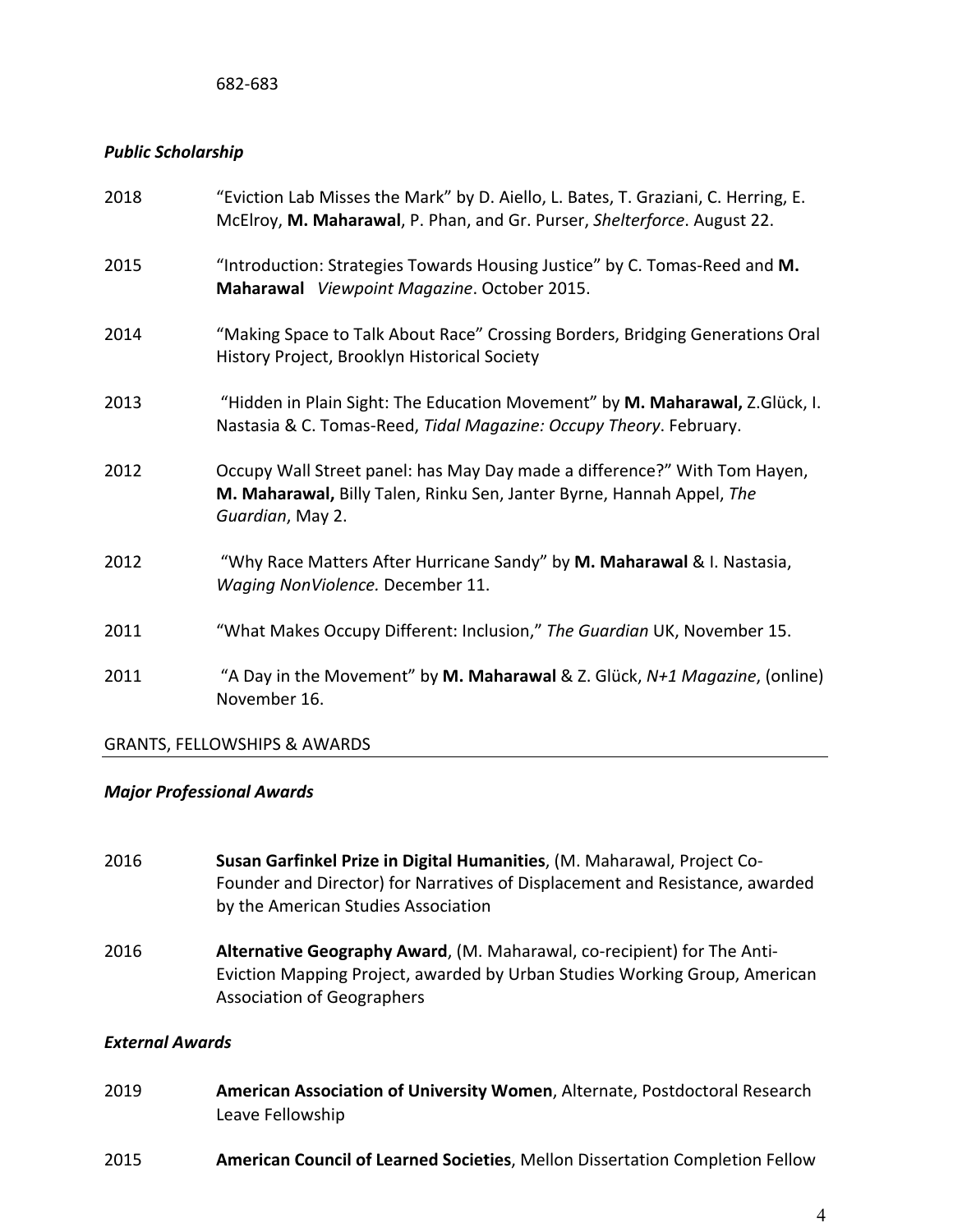| 2015                   | The Blue Mountain Center, Writing Fellow                                                                                                      |
|------------------------|-----------------------------------------------------------------------------------------------------------------------------------------------|
| 2014                   | New York Council for the Humanities, Public Humanities Fellow                                                                                 |
| 2013                   | The Wenner-Gren Foundation for Anthropological Research, Dissertation<br><b>Research Grant</b>                                                |
| 2012                   | The Antipode Foundation, Regional Workshop Award, (co-recipient with the<br>Space Time Research Collaborative, Cindi Katz and Caitlin Cahill) |
| 2010                   | Oral History Summer Institute, Fellow, Columbia University                                                                                    |
| <b>Internal Awards</b> |                                                                                                                                               |
| 2020                   | Antiracist Research and Policy Center, Faculty Affiliate, American University                                                                 |
| 2017 - 2019            | Mellon Faculty Research Award, College of Arts and Sciences, American<br>University                                                           |
| 2016                   | Digital Humanities Innovation Grant, The Graduate Center, City University of<br><b>New York</b>                                               |
| 2015                   | Dissertation Fellow, Center for Place, Culture and Politics, The Graduate Center,<br><b>City University of New York</b>                       |
| 2014                   | Digital Innovation Fellow, The Graduate Center, City University of New York                                                                   |
| 2009                   | Urban Sociology Summer Exchange Fellow, Humboldt University, Berlin                                                                           |
| 2009 - 2012            | PhD Fellowship, Department of Anthropology, The Graduate Center, City<br>University of New York                                               |

### TALKS & PRESENTATIONS

### *Invited Talks and Presentations*

- 2021 "Conquistador Transportation and Fighting Displacement and Eviction in San Francisco" Invited Talk. Northeastern University April 1.
- 2021 "Conquistador Transportation and Fighting Displacement and Eviction in San Francisco" Invited Talk. George Mason University, January 27.
- 2021 "Conquistador Transportation and Fighting Displacement and Eviction in San Francisco" Invited Talk. Oregon State University, January 22.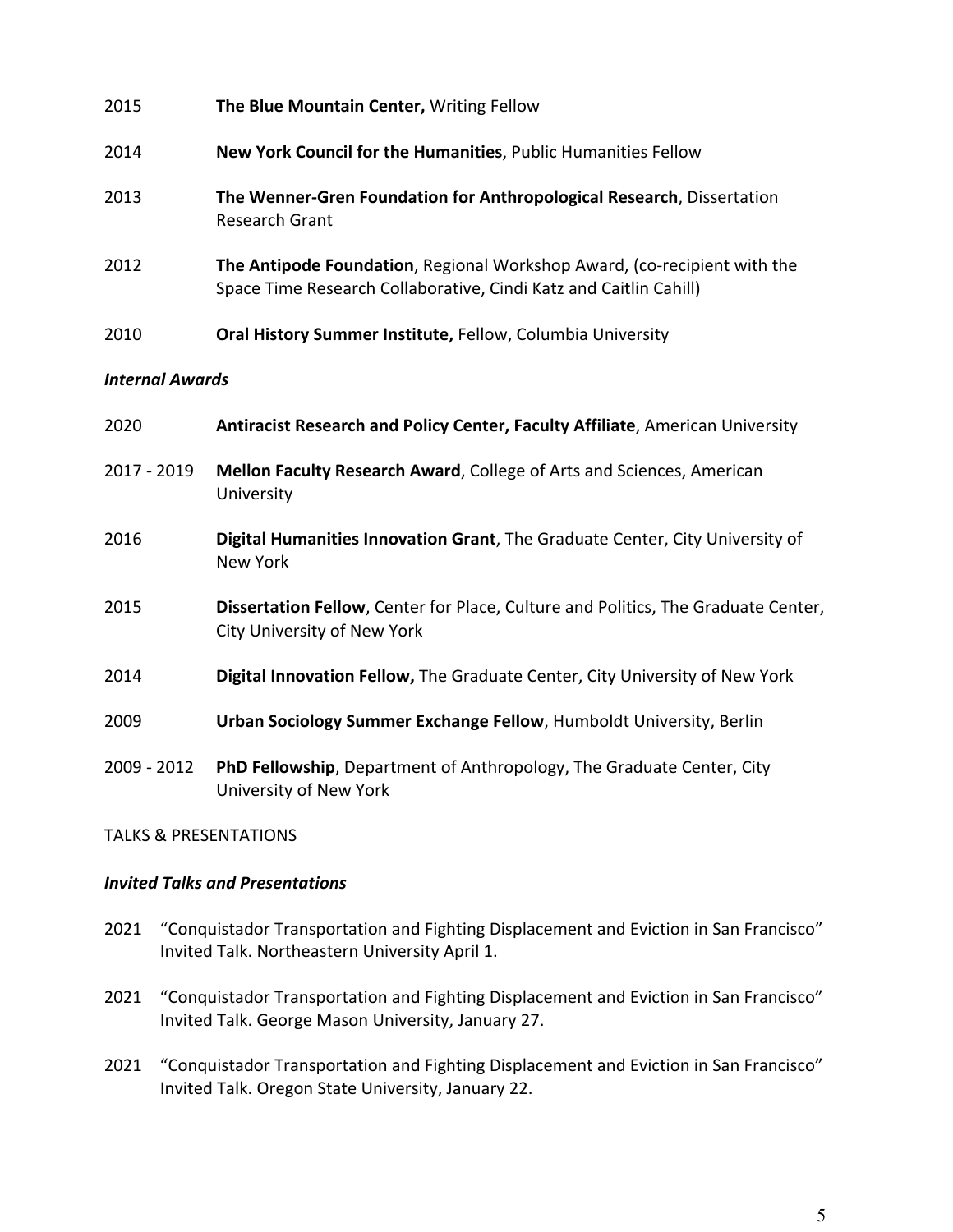- 2018 "Fifty years later: The Struggle for Housing Justice in the United States," Conference on Race and Housing Fifty Years Later: The Legacy of the Fair Housing Act, Invited Panelist, Princeton University, April 28<sup>th</sup>.
- 2018 "Conquistador Transportation and the Urban Commons: Fighting Displacement and Eviction in San Francisco" **Keynote Lecture**, 5th Annual Anthropology Symposium, George Washington University, March 30.
- 2018 "The J20 Cases: Struggling Against the Criminalization of Dissent in a Time that Demands Resistance" Invited Panelist, Georgetown University, March 22.
- 2018 "The Anti-Eviction Mapping Project" Radical Mapping, Invited Panelist, Franklin Humanities Institute, Duke University, March 21<sup>st</sup>.
- 2016 "Oral History and Counter Mapping as Methods Towards Anti-Gentrification and Anti-Displacement" Invited Lecture, The Center for Place Culture and Politics, April 13.
- 2015 "The Anti-Eviction Mapping Project: Radical Mapping and Displacement in San Francisco" Invited Lecture, Oral History MA Program, Columbia University, October 1.
- 2014 "Oral History and Mapping Displacement in San Francisco" Invited Lecture, Sarah Lawrence College, March 12.
- 2014 "Oral Histories of Displacement" Invited Lecture & Workshop, Stanford University, January 22.
- 2014 "Politics Post-Occupy," **Keynote Speaker**, Southwest Florida Coalition for Peace and Justice, Peace Day Talk, Sarasota FL, January 25.
- 2013 "Reclaiming Land, Building the Urban Commons," Invited Panelist, Columbia University, October 29.
- 2012 "Occupy Wall Street Visions and Reflections: Decolonization," Invited Panelist, Hampshire College, October 24.
- 2012 "Race, Gender and Inclusion: Fieldnotes From Occupy" Invited Panelist, University of Connecticut Stamford, April 16.

### *Panels Organized*

- 2021 *"*Authors Meet Critics: Counterpoints: A San Francisco Bay Area Atlas of Displacement and Resistance" American Association of Geographers Annual Meeting, April 7-11.
- 2018 "Urban Revanchism Revisited" double-panel organized with Christopher Herring, American Association of Geographers Annual Meeting, New Orleans, April 10-14.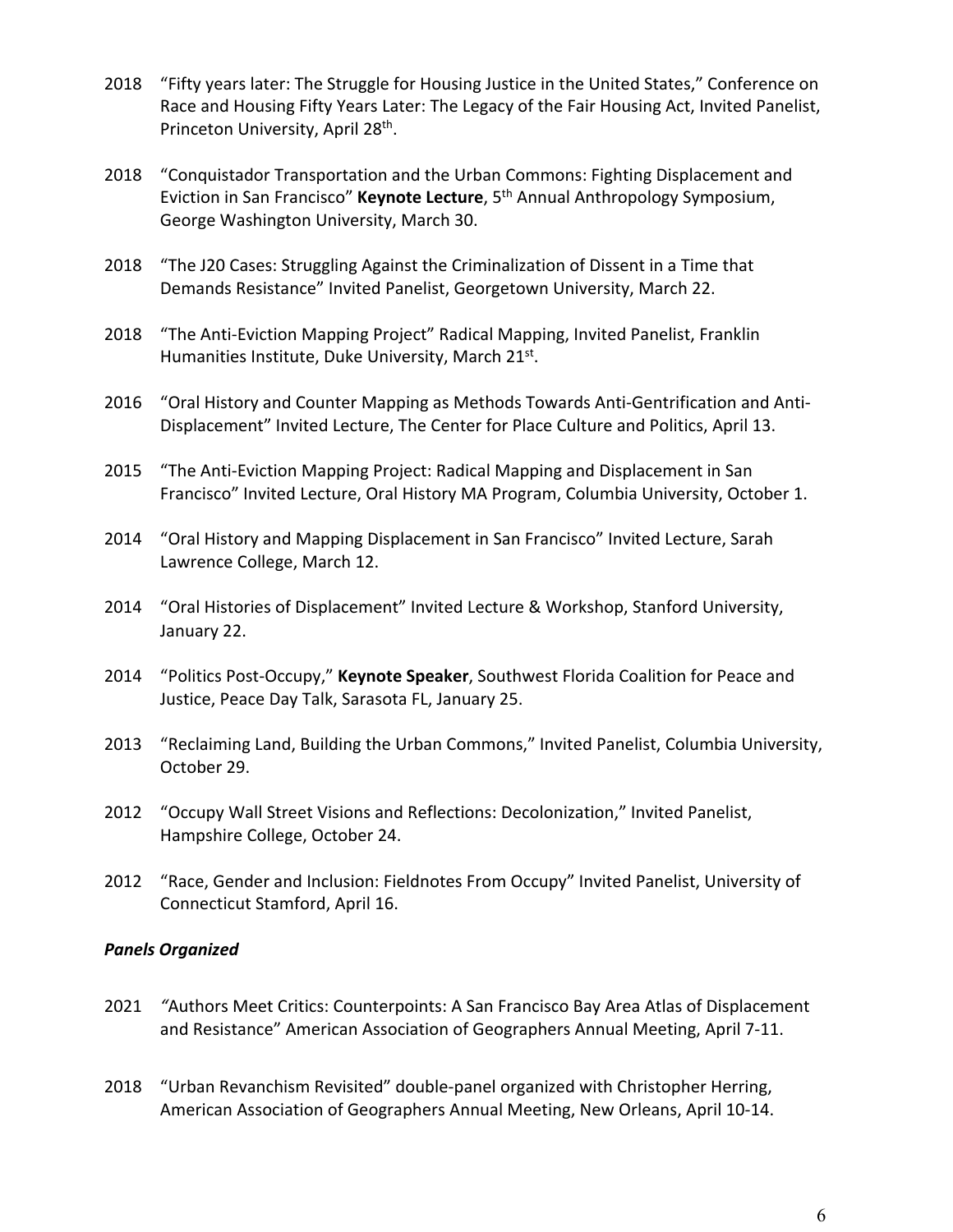- 2018 "The Disrupters: Ethnographies of Techno-capitalism" panel organized with Erin McElory and Beth Geglia. American Anthropological Association, San Jose, November 14-18.
- 2015 "Aftermaths" track organized with Nazia Kazia and Mark Porter Webb, Society for the Anthropology of North America, New York April 16-18.
- 2013 "The New Youth Movements, Political Subjectivity, Crisis and Resistance" panel organized with Zoltán Glück, American Anthropological Association, Chicago, Nov 21.
- 2011 "The Productive Value of the Trace" panel organized with Priya Chandraskaran, Rachel Daniell and Malav Kanuga, American Anthropological Associciation, Montreal, Nov 15.

### *Papers Presented at Conferences*

- 2021 *"*Author Meets Critics: *Thinking About History with* A People's Guide to the San Francisco Bay Area" American Association of Geographers Annual Meeting, April 7-11.
- 2021 "Author Meets Critics: Speculation and Speculative Futures in Counterpoints: A San Francisco Bay Area Atlas of Displacement and Resistance" American Association of Geographers Annual Meeting, April 7-11.
- 2018 "Tech-Colonialism and Displacement" American Anthropological Association, San Jose, November 14-18.
- 2018 "Urban Revanchism Revisited: Black Lives Matter and the Security State" American Association of Geographers. New Orleans, April 11.
- 2017 "Black Lives Matter, Gentrification and the Security State in Oakland" American Anthropological Association, Washington DC, December 1.
- 2017 "Mapping Towards Housing Justice" Public Anthropology Conference, American University, Washington D.C., November 3.
- 2016 "We Won't Go: Producing Memory, Care and Collectivity in San Francisco's Anti-Eviction Activism" American Anthropological Association, Minneapolis, November 17.
- 2016 "Conquistador Transportation: Infrastructural Activism and the Fight Against Displacement in San Francisco" Society for the Anthropology of North America, Halifax, May 13.
- 2016 "Material Infrastructures and Infrastructural Activism: Displacement in San Francisco" American Association of Geographers, San Francisco, March 29.
- 2015 "Infrastructural Activism: Bus Blockades and the Fight Against Displacement in San Francisco" American Anthropological Association, Denver, November 19.
- 2015 "I thought Occupy would always be there": Depression, Hope, and Temporality in the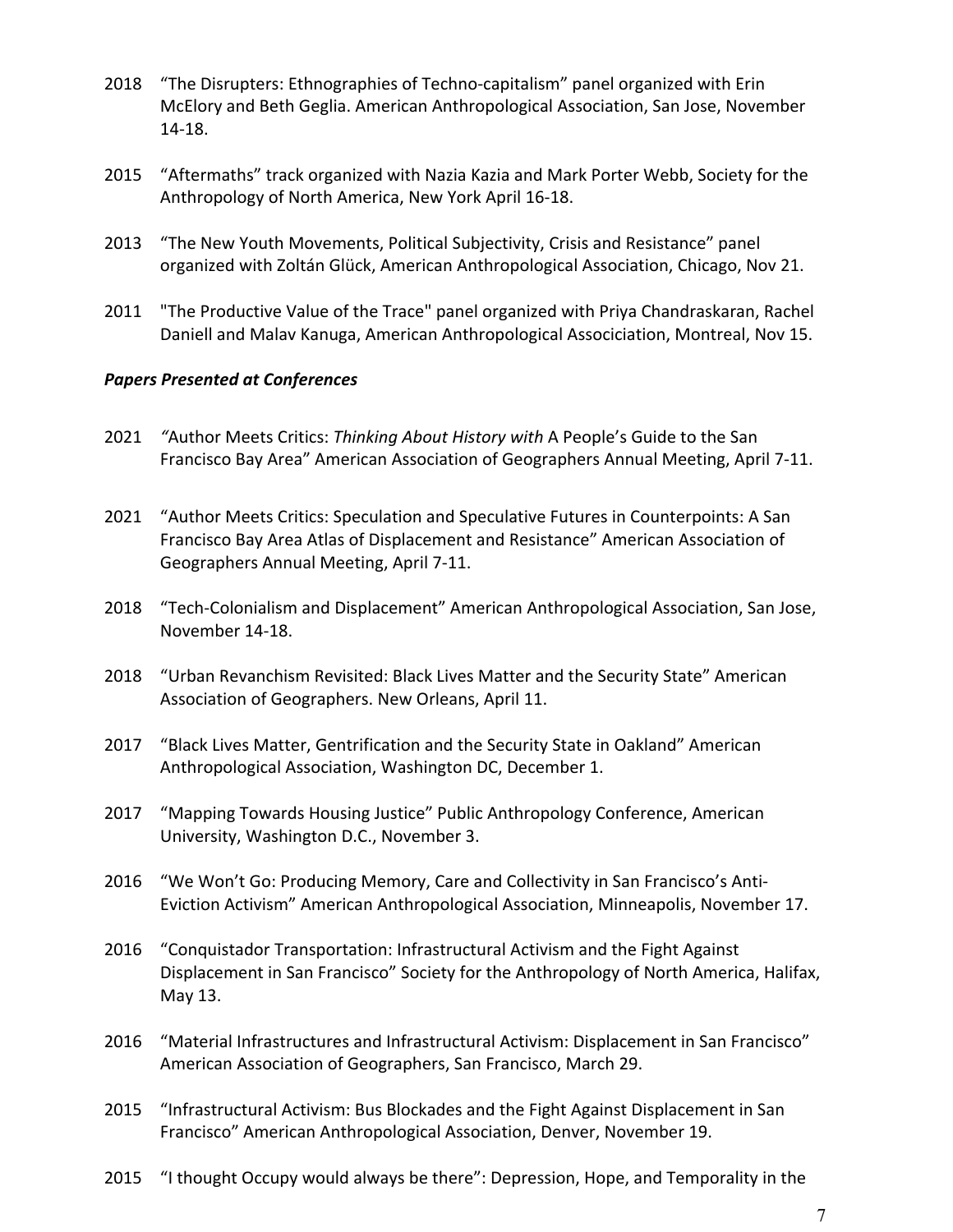Aftermath of Occupy," Society for the Anthropology of North America Meeting, New York, April 17.

- 2014 "Gentrification and Anti-Gentrification Organizing", Center for Place, Culture and Politics Annual Conference, CUNY Graduate Center, May 23.
- 2013 "From Safer Spaces to Affective Politics: The Case of the Free University" American Anthropological Association, Chicago, November 23.
- 2013 "The Crown Heights Assembly: Race, Space and Gentrification" (with Zoltán Glück) American Anthropological Association, Chicago, November 21.
- 2012 "Occupy Wall Street and the Politics of Inclusion: Ethnographic Reflections On Radical Democracy" (with Zoltán Glück) American Anthropological Association, San Francisco, November 17.
- 2011 "The Creation of the Peaceful City: Violence and Its Traces in Ahmadabad" American Anthropological Association, Montreal, November 15.
- 2010 "Zora Neale Hurston: Writing Alternative Ethnographies" American Anthropological Association, New Orleans, November 22.

### MEDIA COVERAGE & COMMUNITY INVOLVEMENT (SELECTED)

|           | 2014-present Project Founder and Co-Director, Narratives of Displacement and Resistance<br>oral history project, at The Anti-Eviction Mapping Project, San Francisco, CA |
|-----------|--------------------------------------------------------------------------------------------------------------------------------------------------------------------------|
|           | 2013-present Collective Member, The Anti-Eviction Mapping Project, San Francisco, CA                                                                                     |
| 2015      | Featured in book When We Fight We Win: Twenty First Century Social<br>Movements and the Activists that are Changing Our World, The New Press.                            |
| 2014      | Featured in "Terkel's Torch Bearers: Meet the New Generation of Oral<br>Historians" In These Times, October 29.                                                          |
| 2012-2014 | Lead Oral History Interviewer, "Crossing Borders, Bridging Generations" Oral<br>History Project, Brooklyn Historical Society                                             |
| 2012      | Featured in "Faultlines" Documentary on Occupy Wall Street Al Jazeera Media                                                                                              |
| 2012      | Featured in The Express Tribune (Pakistan), June 14.                                                                                                                     |
| 2012      | Invited panelist with Jeffery Sachs on Project Wisdom a NHK Japanese public<br>television show, November 6 and November 26.                                              |
| 2011      | Interviewed with Eliot Spitzer, for "The Coffee Summit" in New York Magazine                                                                                             |
| 2009-2011 | Co-organizer "So-Called Marginalia" reading series, various venues in New York.                                                                                          |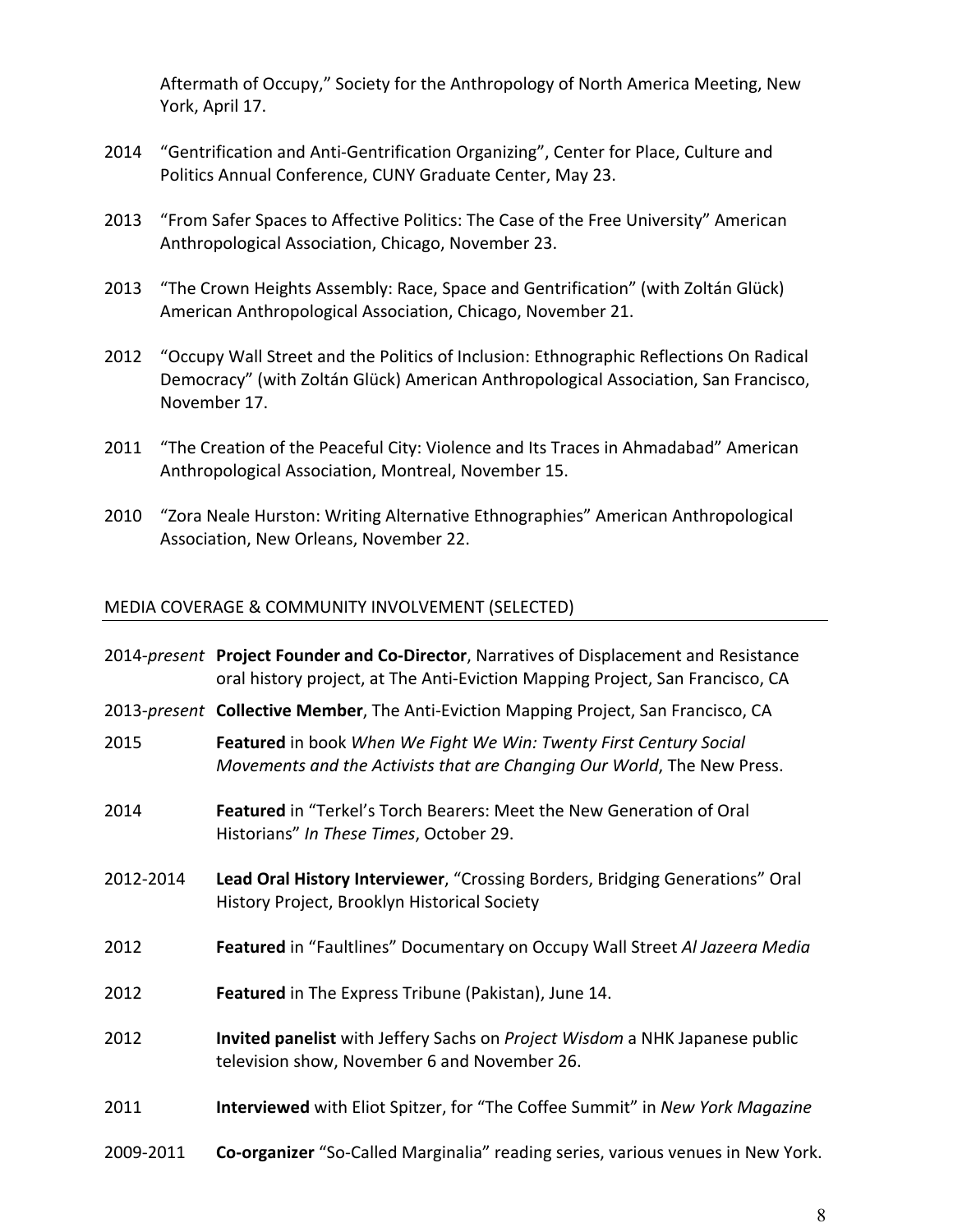## *Professional Service*

| 2021 | Faculty Mentor, American Ethnological Society.                          |
|------|-------------------------------------------------------------------------|
| 2020 | International Reviewer, Fonds National de la Recherche, Luxembourg.     |
| 2018 | Book Prize Committee, Association for Political and Legal Anthropology. |

### *Editorial*

| 2016-2018 | <b>Consulting Editor, Focaal: Journal of Global and Historical Anthropology</b> |
|-----------|---------------------------------------------------------------------------------|
| 2013-2015 | <b>Co-Editor, "Findings" Column, Anthropology Now</b>                           |

### *Department and University Service*

|           | 2020- present Undergraduate Committee, Department of Anthropology, American University |
|-----------|----------------------------------------------------------------------------------------|
|           | 2018- present Grievance Committee, Department of Anthropology, American University     |
| 2017-2020 | Graduate Committee, Department of Anthropology, American University                    |
| 2017-2020 | Admissions Committee, Department of Anthropology, American University                  |
| 2015-2016 | Executive Committee, Department of Anthropology, The Graduate Center                   |
| 2013      | Admissions Committee, Department of Anthropology, The Graduate Center                  |
| 2011-2013 | Co-Chair, Women of Color Network, The Graduate Center                                  |
| 2011      | Student Representative, Doctoral Student Council, The Graduate Center                  |
| 2010-2012 | Co-Organizer, Public Space Working Group, The Graduate Center                          |
|           |                                                                                        |

*Peer-Reviewer City and Society, Annals of the American Association of Geographers, GeoForum, Sociological Quarterly, Focaal: Journal of Global and Historical Anthropology, Berkeley Journal of Sociology*, *Radical Housing Journal* 

### TEACHING EXPERIENCE

### **American University,** Department of Anthropology

- "Anthropological Research Methods" (Fall 2020)
- "Public Anthropology" (Fall 2020)
- "Contemporary Ethnographies" (Spring 2019)
- "The Craft of Anthropology" (Fall 2018)
- "Capitalism and Urban Transformation" (Spring 2018)
- "Dissertation Writing Seminar" (Spring 2018)
- "Anthropology of Life in the United States" (Spring, 2019, Fall 2018, Fall 2017)

### **Baruch College, CUNY**, Department of Sociology and Anthropology

"Advanced Research Methods" (Spring 2013)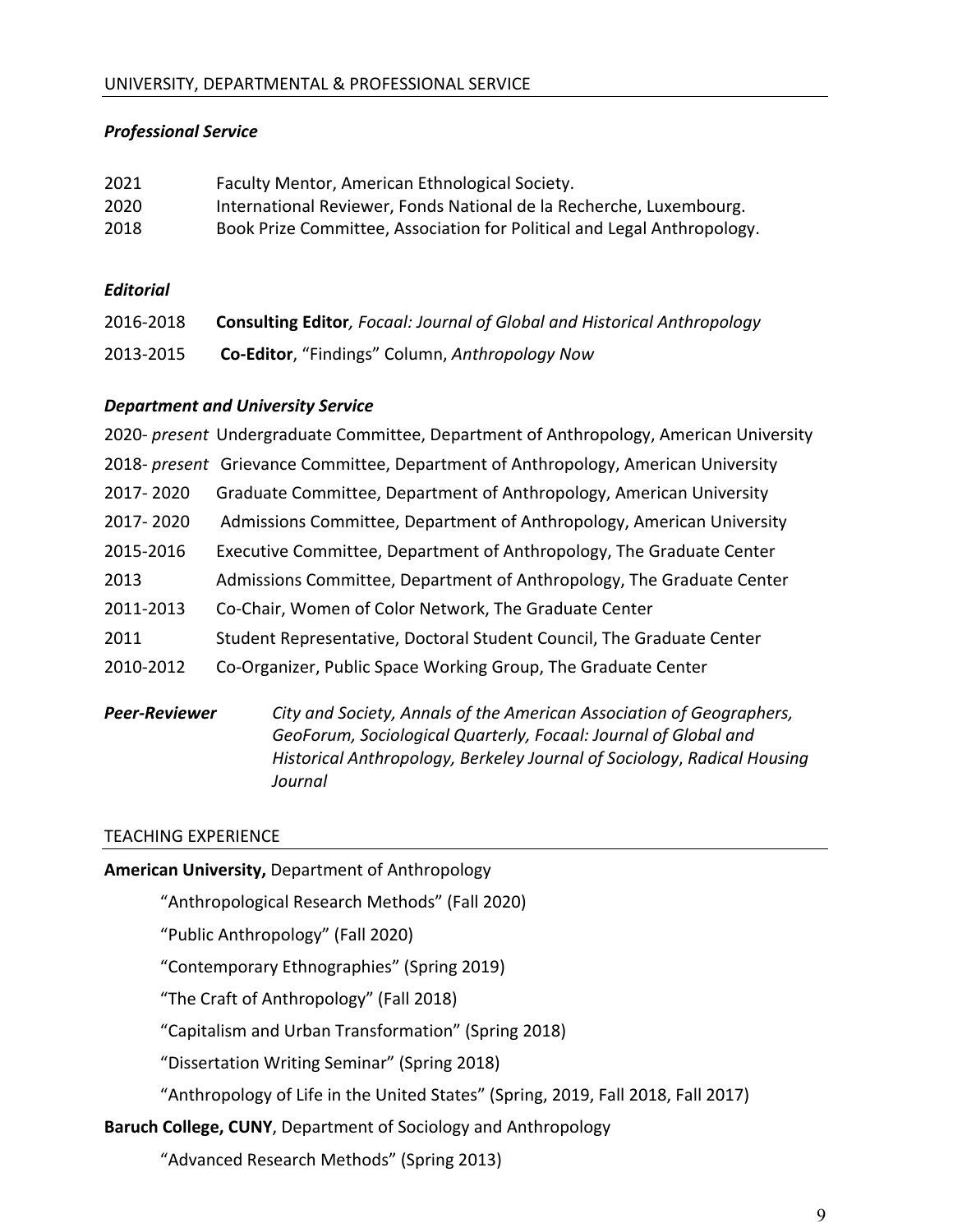"Power and Conflict (Spring 2013)

"Cultures and Peoples of South Asia" (Spring 2012)

"Introduction to Cultural Anthropology" (Fall 2010 - Spring 2012)

### **Queens College, CUNY**, Department of Urban Studies

"Race and Ethnicity" (Spring 2009)

"Urban Studies 101: Urban Poverty and Inequality" (Assistant, Fall 2008 - Spring 2010)

### RELATED PROFESSIONAL SKILLS & LANGUAGES

### **Languages**

Hindi (Speaking, Reading and Writing); French (Intermediate Speaking)

**Other Skills** GIS Level 1 Trained Oral Historian

### PROFESSIONAL ASSOCIATIONS

American Anthropological Association American Association of Geographers

### REFERENCES

### **Setha Low**

Distinguished Professor of Anthropology, Geography, and Environmental Psychology The Graduate Center City University of New York 365 Fifth Avenue New York, NY 10016 USA 212-817-7000 slow@gc.cuny.edu

### **David Harvey**

Distinguished Professor Anthropology and Geography The Graduate Center City University of New York 365 Fifth Avenue New York, NY 10016 USA 212-817-7211 dharvey@gc.cuny.edu

Professor of Anthropology American University 4400 Massachusetts Ave Washington D.C 20010 (202) 885-2923 vine@american.edu

### **Nicholas Mirzoeff**

Professor of Media, Culture, and Communication New York University 239 Greene Street, 8th Floor New York, NY 10003

#### **David Vine**